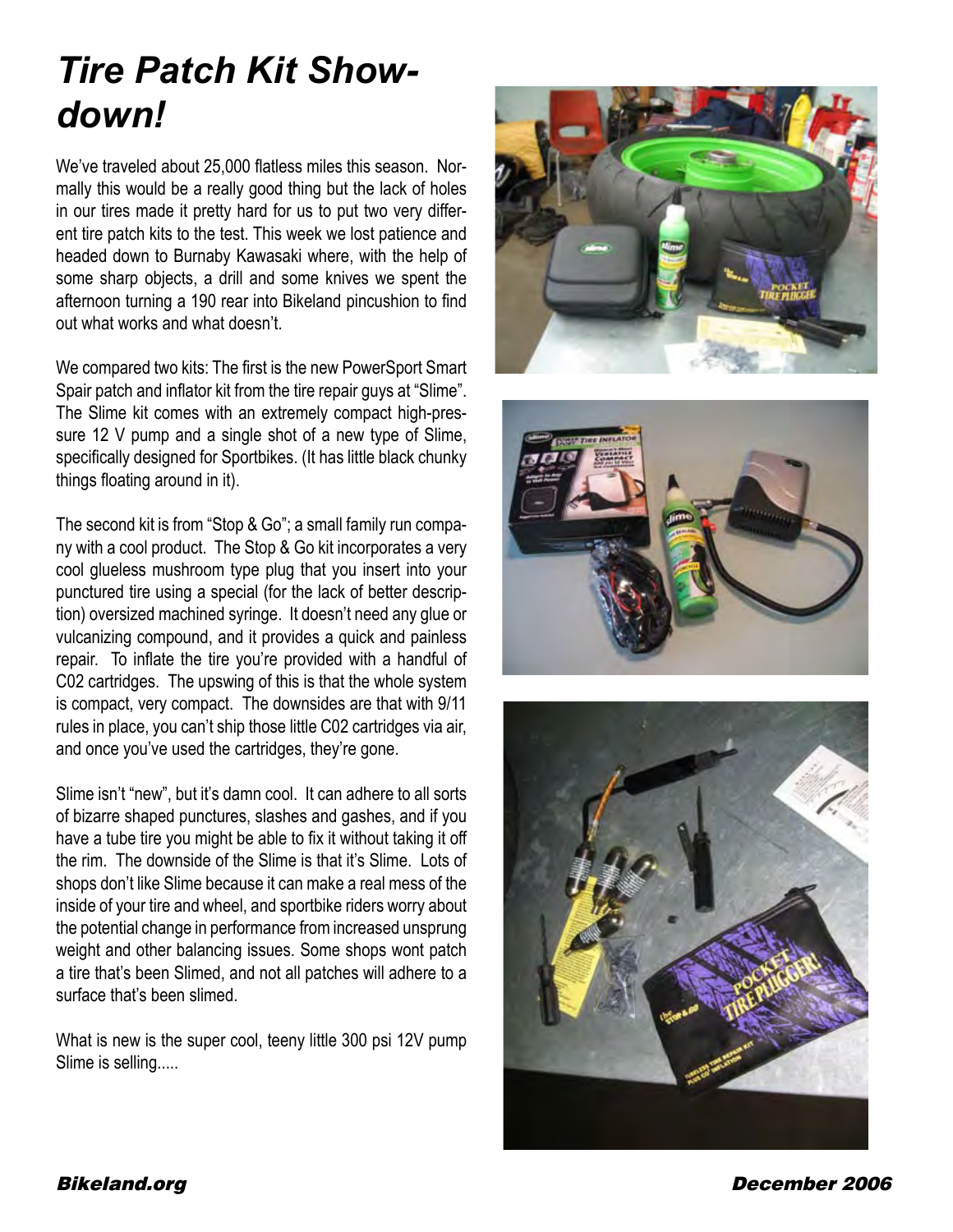

*Fun with sharp objects…*

The tire lay defenseless, on its side. The poor thing had been neglected by some squid… run right down to its chords… Was this a good way for it to end its life? It didn't have much choice in the matter as we approached it and then plunged the awl into its carcass, dealing it a deadly blow.





As the air leaked out, we grabbed the Stop & Go kit and went to work.

Using the reaming tool provided, we cleaned out the puncture, preparing it for the plug.

Next we took the plug and loaded it into the Stop & Go gadget.



Then we took the needle tool and used it to insert the syringe sleeve type gadget into the hole.



Bikeland.org December 2006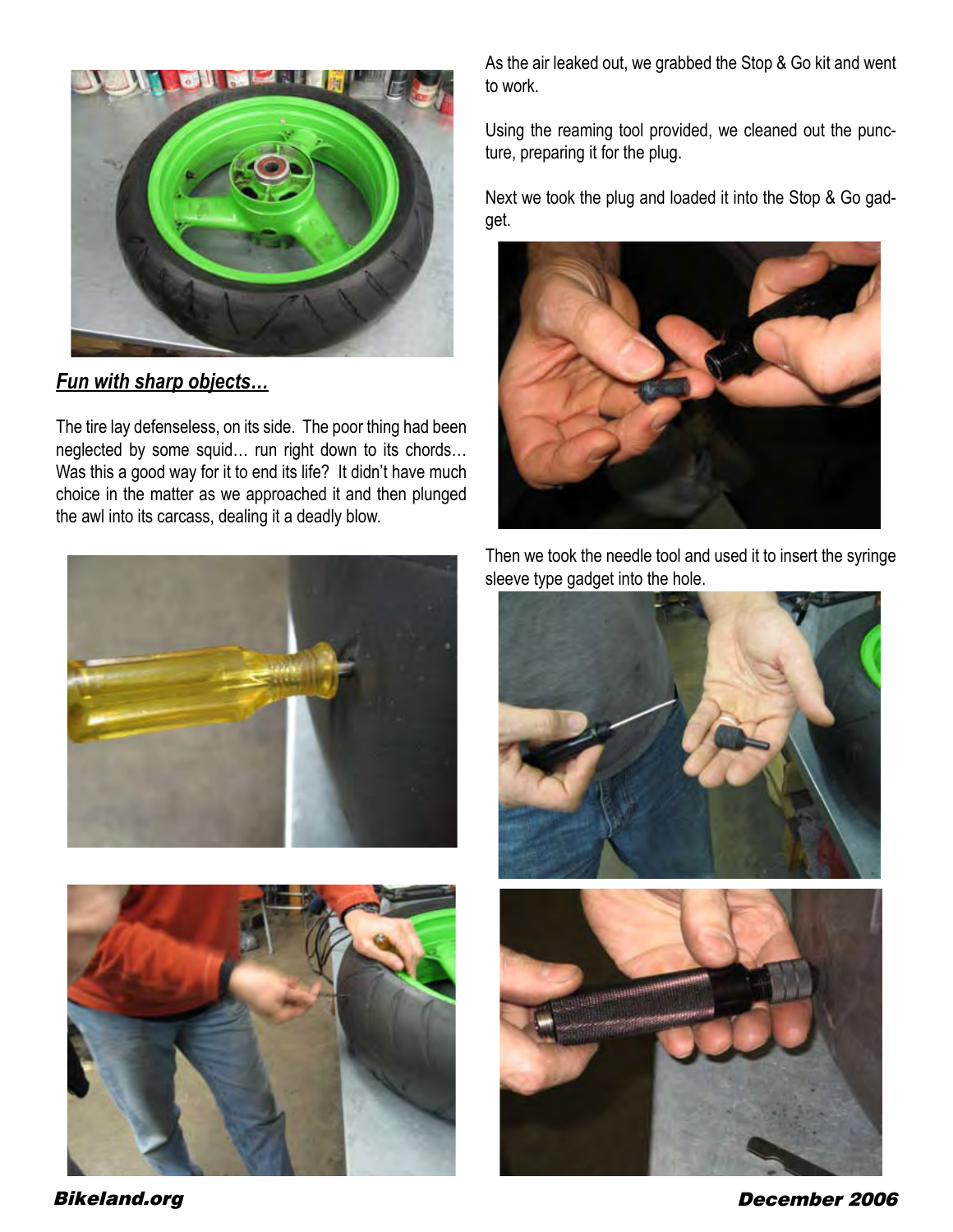Attach the Stop & Go gadget to the syringe sleeve thingy and you're good to go…

The rest is a piece of cake. Insert the plug, remove the tool and seat the plug using a pair of pliers.



Cut off the excess and you're left with a plugged tire.





Inflating the tire using the CO2 cartridges was a little more difficult. The venturi effect from the escaping CO2 gas super cools the cartridge, and its kinda freaky. We inflated a completely empty 190 rear, and the 4 cartridges only netted us 18 PSI.



We tried several plugs in different areas of tread. All were easy to install, and all worked flawlessly. The only issue arose when I failed to pull the plug out far enough to seat it against the carcass. If you make this mistake, the trimmed plug will disappear into the puncture, falling inside the tire.

The "High Speed" Slime is pretty cool and comes in a single shot bottle good for one sportbike tire. It doesn't say this on the bottle or anywhere in the documentation. In fact the bottle says that you need to check their website at Slime.com for sportbike tire Slime requirements (not much good if you're on the road…) Regardless we determined that the bottle was good for exactly one tire, so we started in on our specimen. Already wearing 3 plugs from Stop & Go, we went at it with a screw gun, making two small screw holes side by each.



Bikeland.org December 2006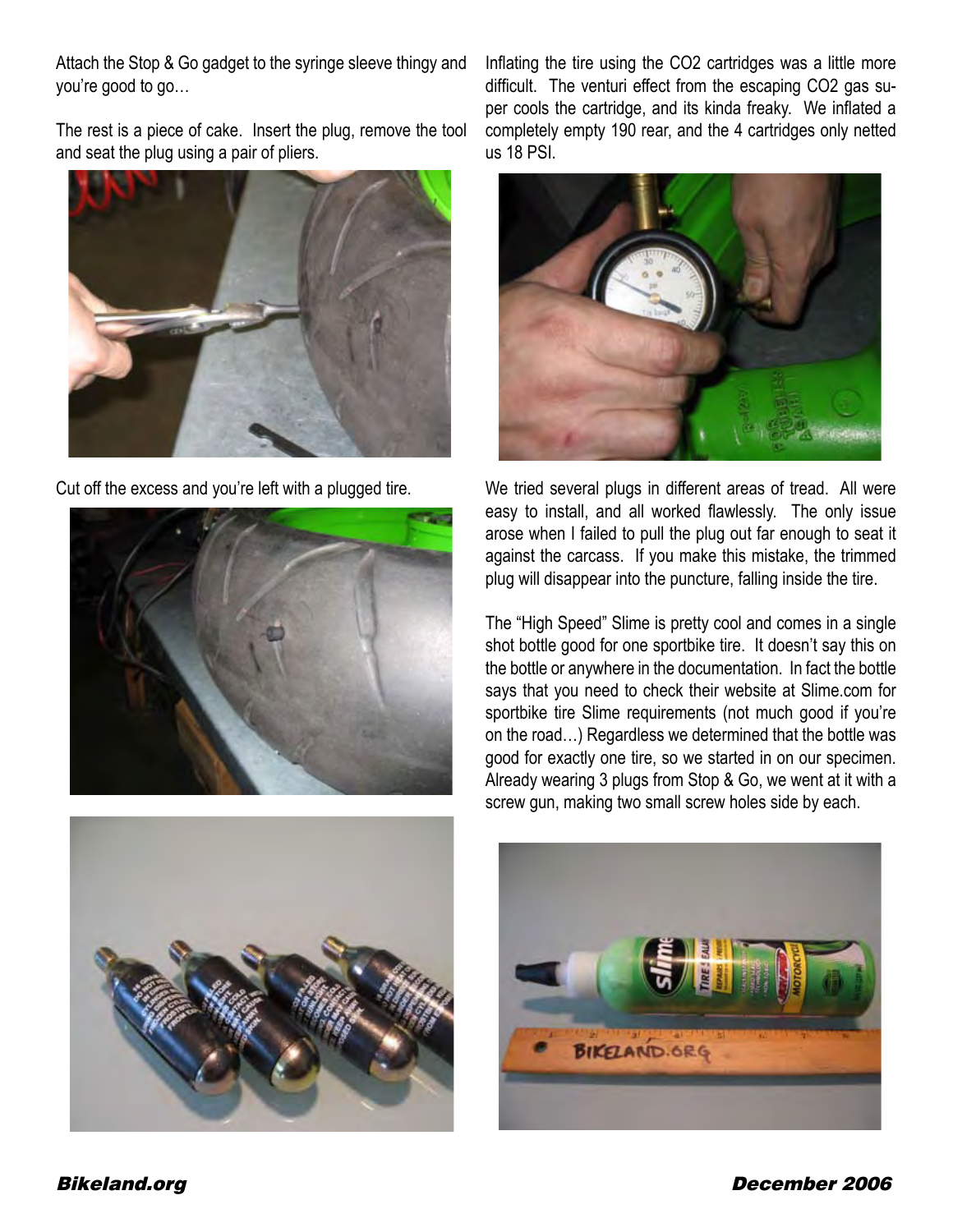





The cap on the Slime bottle has an ingenious valve core-removing tool built into it.

Carefully removing the core, we pumped the tire full of Slime.

After reinstalling the valve core, there isn't much more to do other than hook up the uber-small pump and let it fill up.



The pump connects directly to your bike's battery with alligator clips, or can plug into a standard electric vest type socket. It had no problem inflating the 190 tire in a reasonable amount of time, although it was a little loud.

The tire needs to be spun around (ridden) to distribute the



Slime around the inside of the carcass, and to force the Slime into any punctures. We bounced the tire up and down and sloshed the Slime around. Very quickly the leak stopped.



Bikeland.org December 2006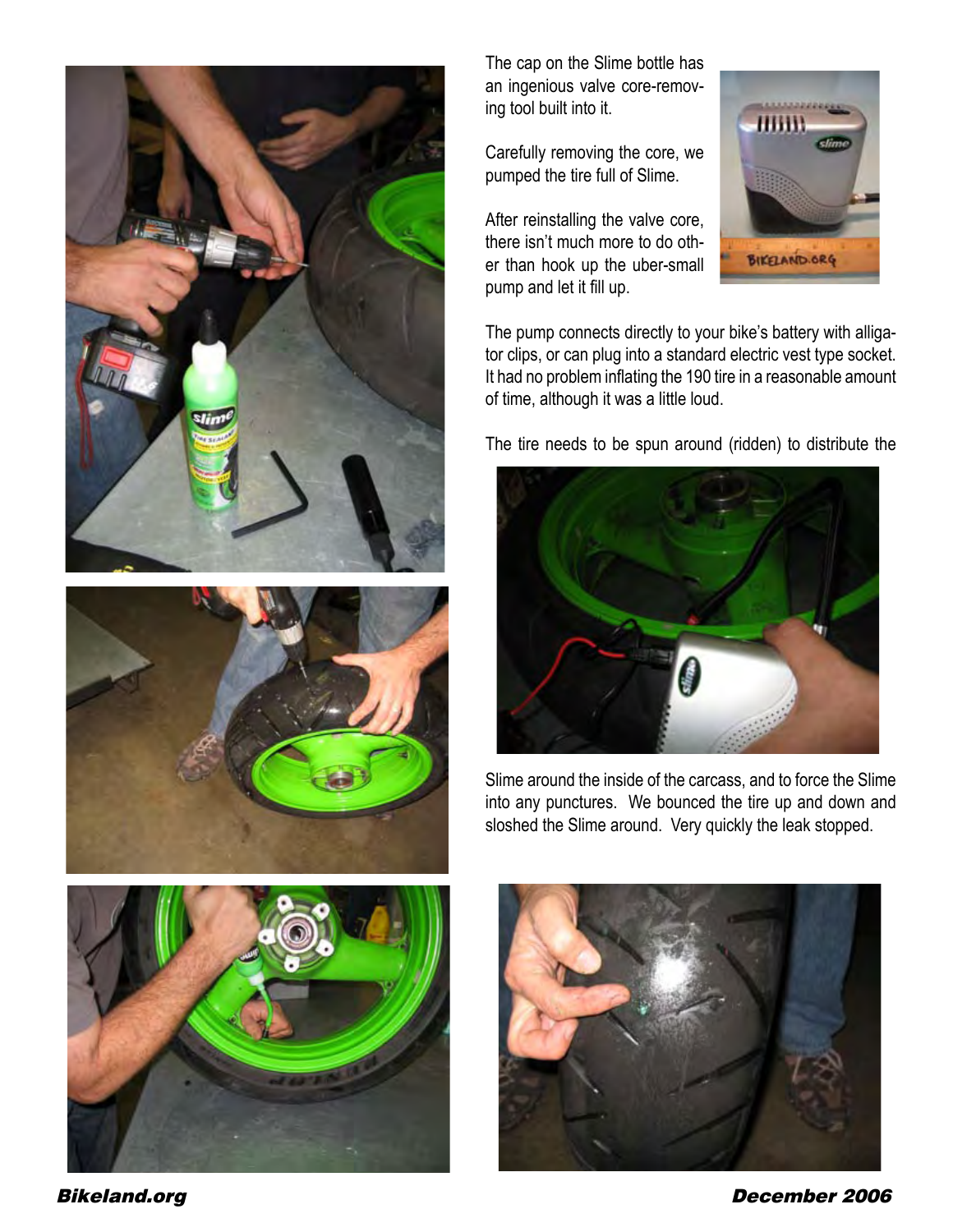What fun is Slime if you can't play with it? We pull out a knife, and recreated what might happen to your ride if you left it parked at the local Qwiky Mart overnight if you weren't in the best part of town. Imagine coming back to your bike only to find it had been shivved… something like this?



No problem.. The Slime filled it in…



So we had at it again… a few more slashes… The poor tire was left looking like it had been in a jailhouse brawl, but it still held air.

Very cool indeed.. and very hard to argue against. Now that I've seen it with my own eyes I'd be hard pressed to argue the "unsprung weight" thing against it. I mean, come on… we knifed the tire three times and it still held air.

Remember, none of these methods provides a permanent repair, and the instructions with the Stop & Go kit say that a more permanent plug from your local bike shop should replace their plug.





Here's the deal. Depending on the type of trip you're taking and the potential road hazards you face, we'd recommend owning both systems. It made sense for us to carry the Slime compressor, the tube of Slime and the entire Stop & Go kit (minus the cartridges). This way we knew we were covered regardless of the type of flat we might encounter.

I'd personally leave the Slime out of my tire and opt for the easy to use Stop & Go plug to tackle a small conventional puncture (nail hole, screw etc), but I'd use the Slime compressor to inflate the tire. (I have to add that Stop & Go makes a compressor, but it isn't nearly as small and cool as the Slime unit)

For everyday use and around town I'd opt for the Stop & Go kit, minus the CO2, and instead invest in a miniature highquality, high-pressure bicycle pump.

If I was on a long trip, or in the middle of nowhere and had a long distance to travel, I might instead opt for using the Slime to patch a flat, especially if the puncture was an odd shape (as this is where Slime excels). Either way I'd use the Slime